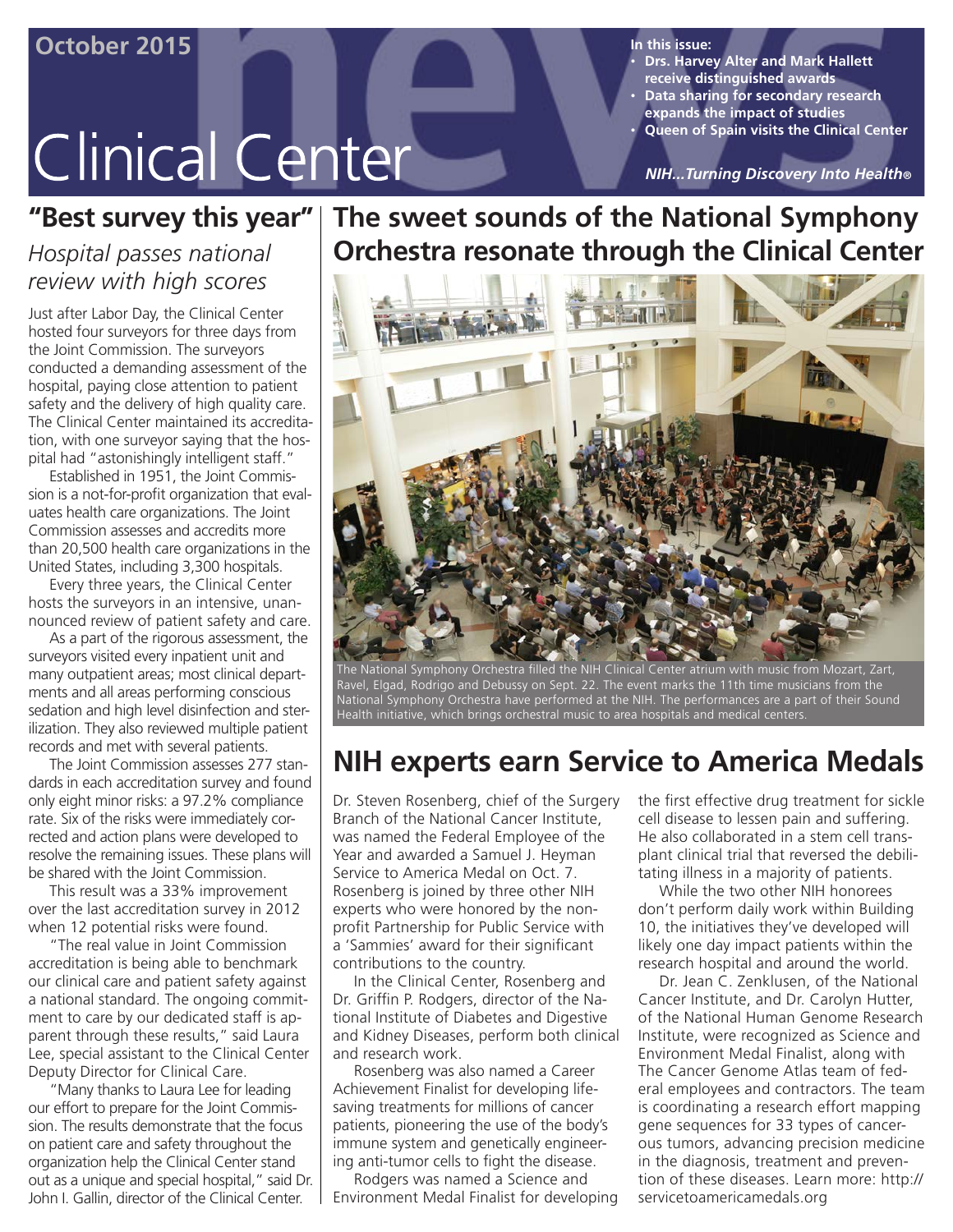## **Alter receives the Fries Prize for improving health**

On Oct. 6, Dr. Harvey Alter received the 2015 Fries Prize for Improving Health. He was honored for his scientific research and leadership in translating science into practice which has prevented millions of new infections and cases of severe disease and death from hepatitis C and B virus and HIV. Alter received the award at the Centers for Disease Control and Prevention headquarters in Atlanta, and presented information about his research to a crowd of nearly 500 people.

Alter serves as the chief of the Infectious Diseases Section and associate director of Research for the Department of Transfusion Medicine at the NIH Clinical Center. He is the 24th honoree to have received the Fries award for making great contributions to human health.

Dr. James F. Fries, Professor of Medicine Emeritus at Stanford University School of Medicine for whom the award is named said, "The Fries Prize is independent of field of endeavor and represents improvement of health outcomes. Informally, we refer to it as the Noblest Prize of all."

In an email to Alter, Fries also said "The jury recognized and discussed [many] elements in your own quest toward the eradication of three of the most important viral diseases of our time and of mankind. Our congratulations again, and our thanks."

## **Distinguished Clinical Teaching Award presented to Hallett, NINDS doctor**

The 2015 NIH Distinguished Clinical Teaching Award was presented Sept. 9 to Dr. Mark Hallett for his commitment to training clinical investigators at the NIH and his overall contribution to medical education.

Hallett is the chief of the Medical Neurology Branch and chief of the branch's Human Motor Control Section in the National Institute of Neurological Disorders and Stroke.

Prior to the presentation of the award, attendees heard several clinical fellows' testimony that was included in their nomination.

"[Hallett] teaches scientific integrity by modeling and direct mentoring," said Vesper Ramos, a former Clinical fellow at NINDS. "He is hands-on in the clinic, pointing out significant exam findings and doublechecking crucial ones in the laboratory and in writing manuscripts. He patiently teaches us the ropes. He has clinical and scientific expertise with an incredible gift of balancing clarity, brevity and empathy, which is sought all over the world."

The award, which was established in 1985, is the highest honor bestowed on an NIH investigator, staff clinician or tenure-track investigator by the NIH Fellows Committee. The award recognizes nominees who mentor health care professionals, teach issues related to direct patient care and contribute to the advancement



Dr. Mark Hallett, center, received the 2015 NIH Distinguished Clinical Teaching Award from Dr. John I. Gallin, left, director of the Clinical Center, and Dr. Agnes Mwakingwe, right, committee chairperson of the award.

of clinical research. Those nominated for the award, in addition to Hallett, included Drs. Ilias Alevizos, James Gulley, Harvey Klein, Ravi Madan, Irina Maric, Constantine Stratakis, Anthony Suffredini, Brigitte Widemann and Carlos Zarate.

Following the presentation of the award, a Clinical Center Grand Rounds Contemporary Clinical Medicine: Great Teachers Lecture was held. Dr. Kenneth R. Cooke, a pediatric oncology professor from The Johns Hopkins University School of Medicine, led a talk entitled 'What I Always Wanted to Do When I Grew Up: The Excitement, Trials and Tribulations of Conducting Translational Research.'

View the award and lecture: http:// go.usa.gov/3tRV3

## **Hospital welcomes new Social Work Department chief**



Kathy Baxley, the chief of the Clinical Center Social Work Department.

Kathy Baxley started as chief of the Social Work Department at the Clinical Center Sept. 21, following Dr. Adrienne Farrar's retirement in July. "I am honored

to be working here at NIH with such a high-performing team of professionals, facilitating the Clinical Center's mission and assisting patients and families throughout their journey of hope and healing," she said.

Just prior to joining NIH, Baxley was a social worker with the Department of Defense (DoD). She has held various positions of increasing clinical and managerial responsibility within DoD since 2001, culminating with her selection as deputy chief of the Social Work Department at the Walter Reed National Military Medical Center

in 2010. Her past positions include medical social work in pediatrics, adolescent medicine, cardiology and cardiothoracic surgery; team social worker for the early intervention program at the Marine Corps Base in Quantico, Va.; and management of Navy programs for family maltreatment, clinical counseling, new parent support and sexual assault response coordination in Washington, DC. Baxley began her career as a child protective services caseworker in Pittsburgh, Pa.

#### **Read more online! Scan the barcode or visit** *Clinical Center News www.cc.nih.gov/about/news/newsletter.html*



• Celebration of nursing day and the clinical research nursing residency program's second cohort's graduation • West Africa Exhibit on display in the CC

• Research participants needed for new trials *Use a downloaded app on a smartphone or tablet to scan the Quick Response (QR) barcode. You will be directed to the CC News online.*

Editor: Molly Freimuth

Contributors: Cindy Fisher, Mickey Hanlon, Donovan Kuehn, Kelley Landy, Maria Maslennikov, Matthew Sierra, Rachel Wolf

National Institutes of Health Clinical Center 10 Center Drive, Room 6-2551 Bethesda, MD 20892-1504

Published monthly by the Office of Communications and Media Relations, Justin Cohen, chief

News, article ideas, calendar events and photos are welcome. Submissions may be edited.

Contact: 301-594-5789 Molly.Hooven@nih.gov

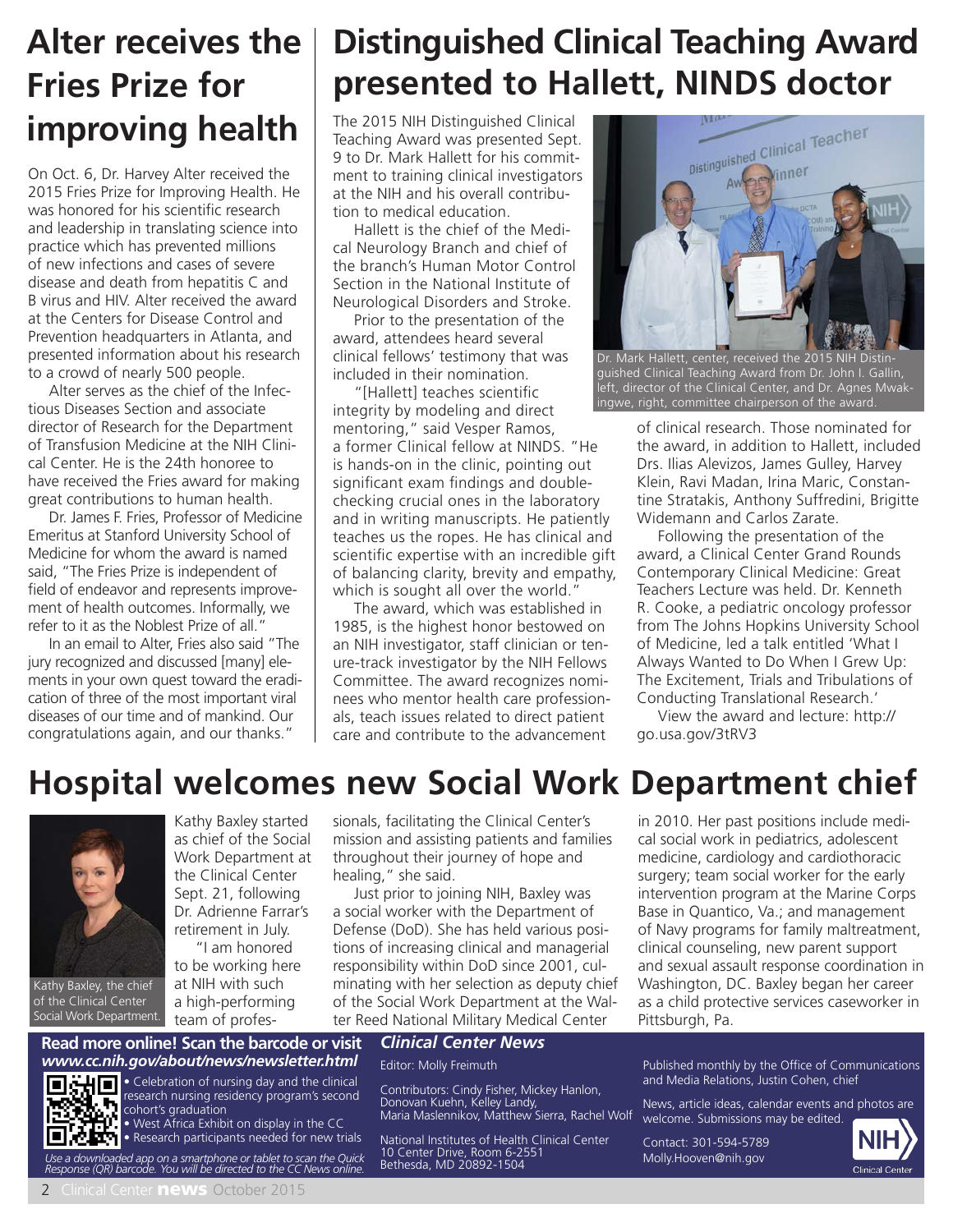## **September symposiums focus on transfusion medicine**

### **Immunohematology and Blood Bank Event Sept. 9**

The Department of Transfusion Medicine and the American Red Cross co-hosted the 34th annual Immunohematology and Blood Bank Symposium Sept. 9. More than 200 people participated in the symposium that provided information about recent developments, current practices, controversies and laboratory management issues related to transfusion medicine.

Dr. Susan L. Stramer received the Richard J. Davey Lectureship Award for her contributions that have significantly advanced the field of transfusion medicine. She is a long-time employee of the American Red Cross, and her many contributions to transfusion medicine have focused on transfusion-transmitted infectious agents, including data collection and analysis, and mitigation strategies.

### **Red Cell Genotyping Event Sept. 10**

More than 100 researchers and scientists attended the 5th annual Red Cell Genotyp-

## **29th NIH Research Festival celebrates**



vestigator in the NIH National Institute of Biomedical Imaging and Bioengineering, presents on real-time high-resolution imaging of living organisms.

The NIH Research Festival, Sept. 16-18, drew hundreds of people to the Clinical Center to discuss the important findings and scientific advances accomplished in the NIH intramural program. Lectures were held on chronic inflammation, creating NIH technology incubators and responding to public health emergencies. View the videocast: http://go.usa.gov/3zWyA and http://researchfestival.nih.gov



Dr. Harvey G. Klein, chief of the Clinical Center Department of Transfusion Medicine, presents Dr. Susan L. Stramer, from the Red Cross, the Richard J. Davey Lectureship Award Sept. 9.

ing 2015: Precision Medicine symposium held in the Clinical Center Sept. 10. This symposium was co-hosted by the Clinical Center's Department of Transfusion Medicine and the BloodCenter of Wisconsin.

The symposium included information about clinical applications and new technologies in transfusion medicine. Dr. Willy A. Flegel, chief of the Clinical Center Department of Transfusion Medicine Laboratory Services Section, served as

the symposium moderator, and Dr. Celina Montemayor, also with the Department of Transfusion Medicine, presented a clinical vignette about a clinical application.

Other speakers came from the BloodCenter of Wisconsin, the Center for Biologics Evaluation and Research with the Food and Drug Administration, the School of Biomedical and Healthcare Sciences in the United Kingdom, the University Giessen in Germany, Héma-Québec in Canada and Hospital Sírio-Libanês in Brazil.

About 30 symposium attendees came from institutes and centers

within the NIH; others came from around the world. Participants in the symposium could earn up to six hours of American Medical Association Physician's Recognition Award category one credits dependent upon their level of participation.

This symposium is definitely a success, said Phyllis Kirchner with the BloodCenter of Wisconsin. "Every year, we keep coming back," she added.

### **Introduction to the principles and practice of clinical research course now open**

Registration for the 2015-2016 "Introduction to the Principles and Practice of Clinical Research" course is now open. It will run from Oct. 13, 2015, through March 22, 2016. This course will be of interest to physicians, scientists, medical students, nurses, public health professionals and all other health professionals planning a career in clinical research. Classes will be held on the NIH campus at the Clinical Center, Building 10, Lipsett Amphitheater, starting at 5 p.m.

Participation is open to people on the NIH campus or off-site. Registered participants can view the lectures live in person at the NIH or online by NIH videocast. Sessions will also be archived and available for later viewing. There is no attendance requirement for the course. Objectives include:

• To become familiar with the basic biostatistical and epidemiologic methods involved in conducting clinical research. • To understand the principles involved in the ethical, legal and regulatory issues in clinical human subjects research, including the role of IRBs.

• To become familiar with the principles and issues involved in monitoring patient-oriented research.

• To understand the infrastructure required in performing clinical research and to have an understanding of the steps involved in developing and funding research studies.

There is no charge for the course; however, the textbook, Principles and Practice of Clinical Research, Third Edition, is suggested as supplemental information for the classes. The curriculum has been enhanced and will include additional lectures providing more comprehensive content on clinical research infrastructure. A certificate will be awarded upon successful completion, which is based on receiving a passing grade on an open-book final course assessment.

View more details including the schedule and registration information: http:// go.usa.gov/3zbzm. For reasonable accommodations or to become an approved remote site, contact the course coordinator 301-496-9425, daniel.mcanally@nih.gov.